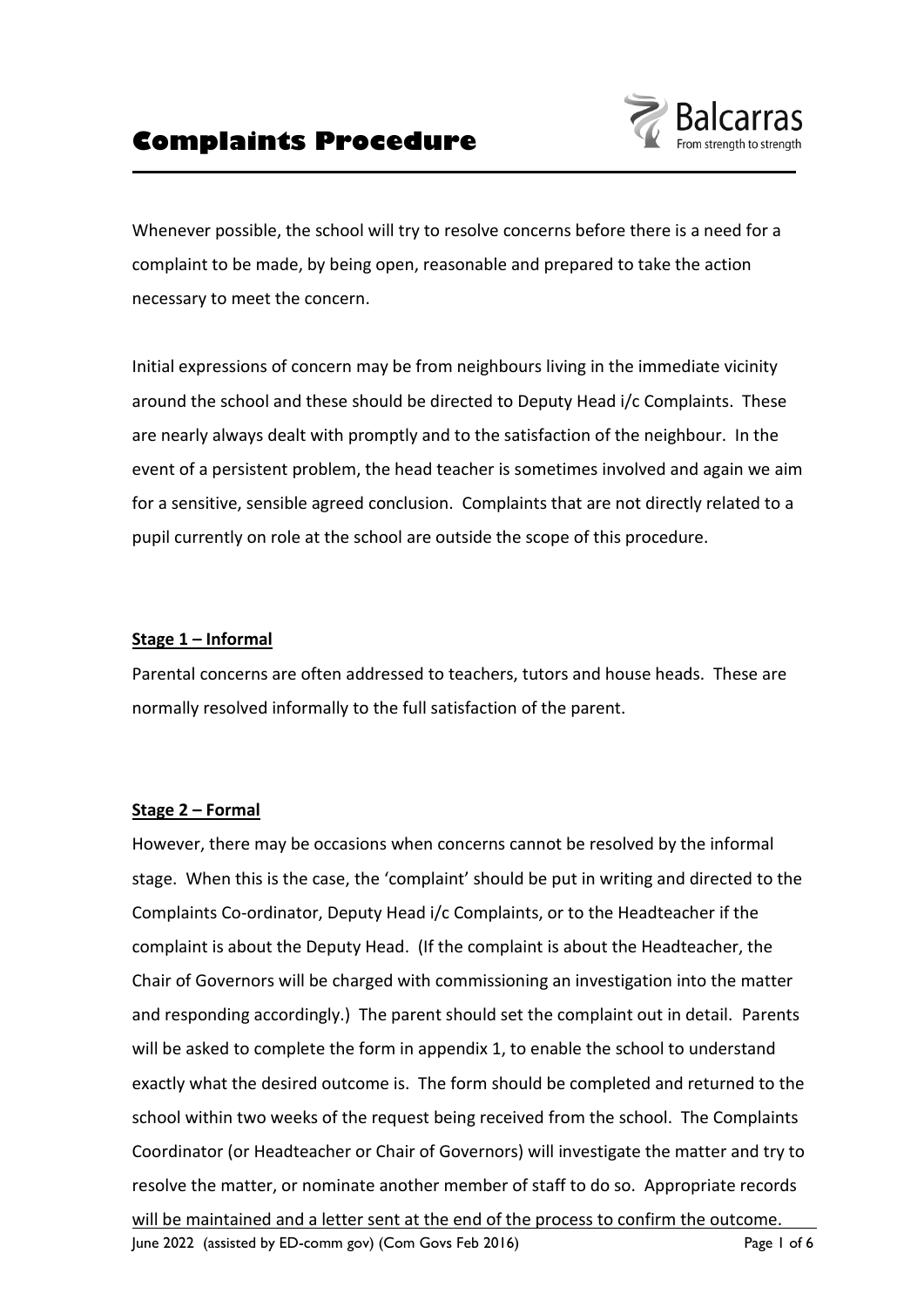

Wherever possible, complaints will be responded to within a maximum of 30 school days (although usually a much shorter time) of receiving the written complaint. If for any reason we are unable to provide an outcome to the complaint within this timescale we will notify the parent of the delay and give an indication of a timescale for response.

#### **Stage 3 – Panel Hearing**

If the complaint is not resolved to the satisfaction of the complainant, then the complainant will have the right to a panel hearing. The complainant must register with the school a formal request for escalating the matter further within two weeks of receiving the letter from stage 2 of the procedure. At this point a panel of at least three people will be appointed, one of whom will be independent of the school management and the running of the school. The other panel members will be people not directly involved in the matters detailed in the complaint. There will be a panel hearing of the complaint, where the complainant will be invited to attend, should he/she wish to do so. The complainant may be accompanied by one supporting friend if required. The panel hearing will be minuted by the clerk to the governors and all parties present will be given a copy of the minutes. The panel will make written recommendations of its findings, a copy of which will be sent to the complainant and a copy will be kept in the school records for future reference. Wherever possible, this process will be completed within a maximum of 30 school days (although usually a much shorter time) of when the written complaint is received by the headteacher. If for any reason we are unable to provide an outcome to the complaint within this timescale we will notify the parent of the delay and give an indication of a timescale for response.

Any parent who is not satisfied with the handling of a complaint should refer the matter to the Education Funding Agency.

### **Cut off**

June 2022 (assisted by ED-comm gov) (Com Govs Feb 2016) Page 2 of 6 The purpose of a complaint is to enable the school to put into place actions and remedies to assist and support the pupil in the future. Once pupils have left the school, these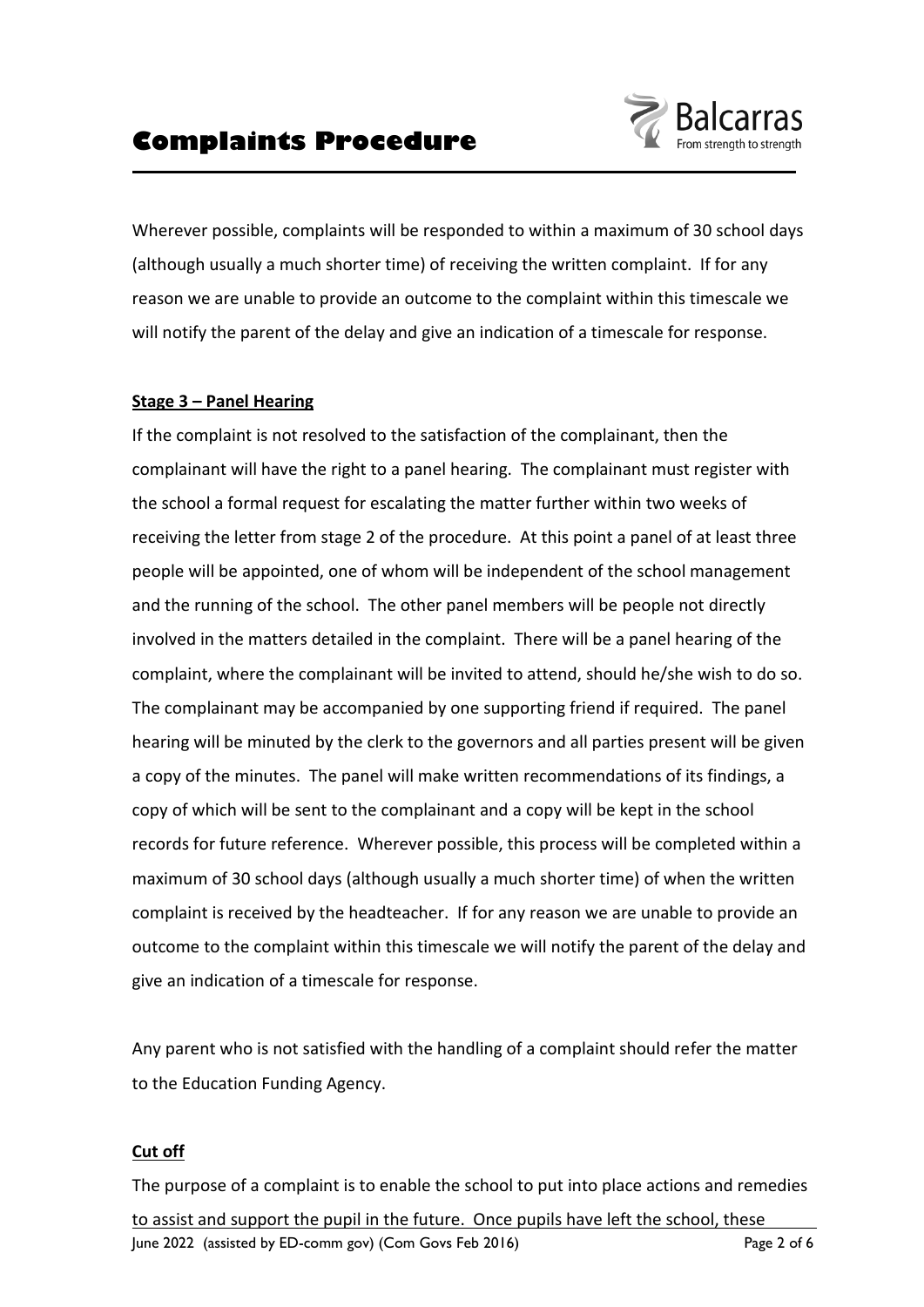

remedies will no longer be possible. Complaints will only normally be considered if they are received within three calendar months of the event taking place, provided the pupil is still on roll.

If the complaint is about a pupil who has left the school, then complaints will only normally be considered if it concerns matters arising while they were a pupil and the complaint was raised when they were still on roll. All complaints must be received by the school within a maximum of two weeks of the pupil's last day (for pupils in years 11, 12 and 13 who leave at the end of their examinations, the complaint must be received within 2 weeks of their final formal examination). The only exception to this is if the complaint is directly about examination results, in which case the complaint must be received by the school within one week of the examination results day.

This policy does not apply to concerns raised by parents regarding the exclusion of their child from the school. Any concerns regarding an exclusion will be dealt with under the Behaviour Policy (Appendix 5: Exclusions).

#### **Record Keeping and Confidentiality**

We will keep records of all complaints that are made under Stage 2 and Stage 3. Correspondence, statements and records relating to individual complaints will be kept confidential except where the Secretary of State requires access to them.

#### **Covert Recordings**

Covert recording of conversations or videos of teachers, without express permission from the school, before the recording has begun, is forbidden. Any such recording may not be used as part of the complaint procedure.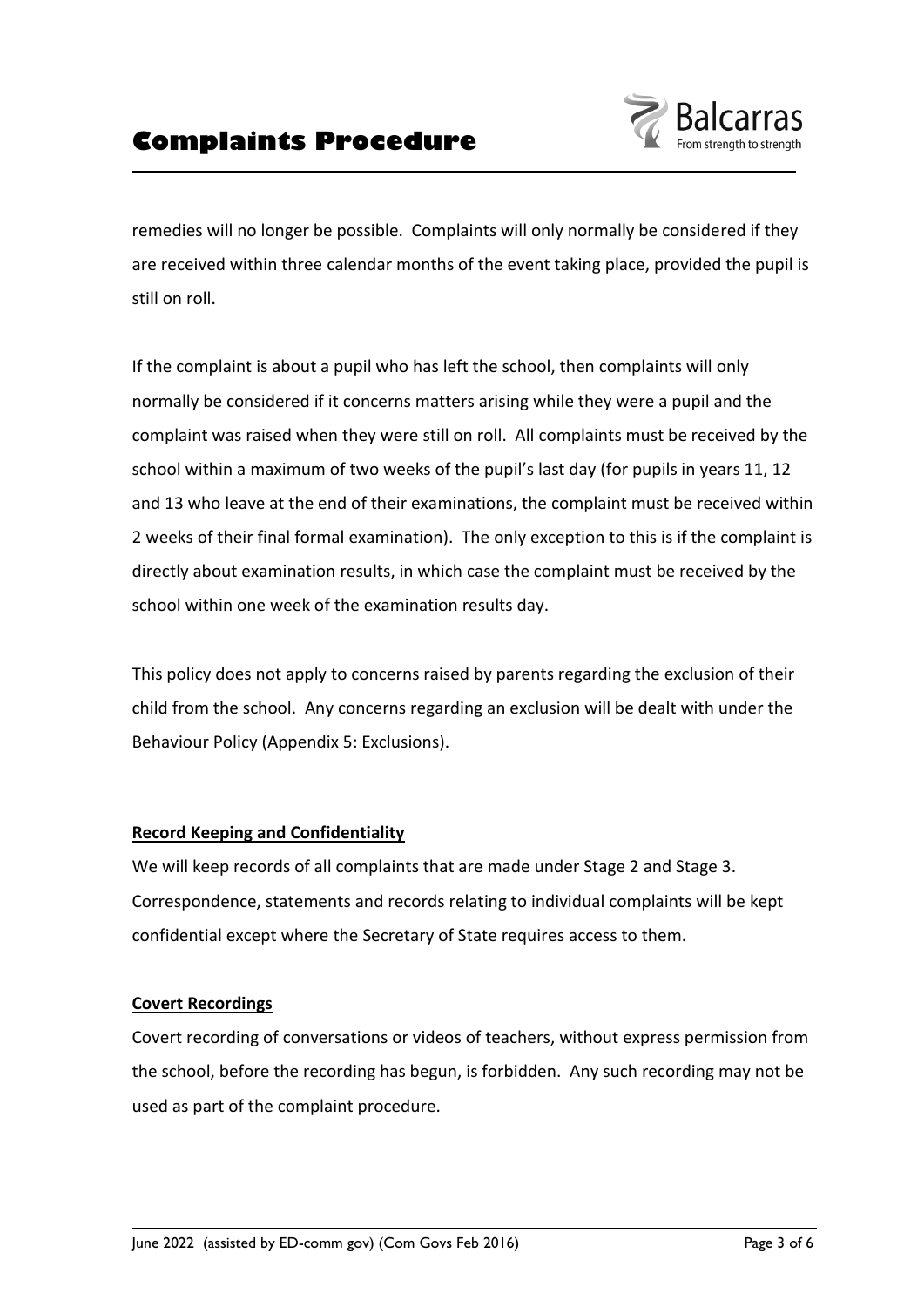

When this policy was reviewed, an equality impact assessment was conducted to ensure any changes did not have an adverse effect under the terms of the Equality Act 2010. Should you have any comments regarding this policy, please contact the school.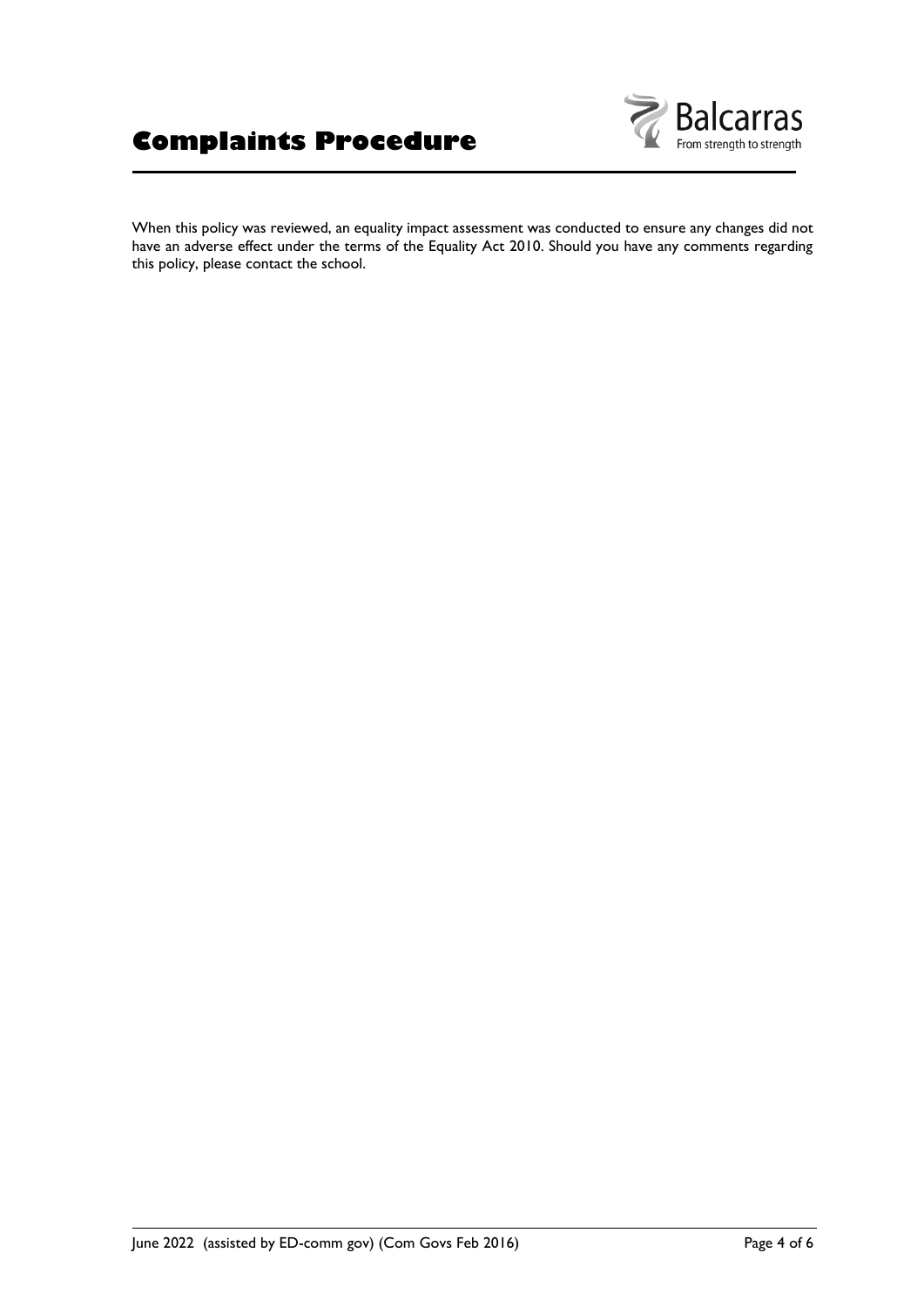

### **Appendix 1**

**Complaint Form** Complainants should use this complaint form when formally complaining to the school:

| Your name<br>Surname: |                                                     | Forename: |  |
|-----------------------|-----------------------------------------------------|-----------|--|
|                       | Pupil's name:<br>Your relationship to the<br>pupil: |           |  |
| Address:              |                                                     | Postcode: |  |

| Day time telephone | Evening telephone |  |
|--------------------|-------------------|--|
| number:            | number:           |  |
|                    |                   |  |

| Please give details of your complaint. |  |  |  |  |
|----------------------------------------|--|--|--|--|
|                                        |  |  |  |  |
|                                        |  |  |  |  |
|                                        |  |  |  |  |
|                                        |  |  |  |  |
|                                        |  |  |  |  |
|                                        |  |  |  |  |
|                                        |  |  |  |  |
|                                        |  |  |  |  |
|                                        |  |  |  |  |
|                                        |  |  |  |  |
|                                        |  |  |  |  |
|                                        |  |  |  |  |
|                                        |  |  |  |  |
|                                        |  |  |  |  |
|                                        |  |  |  |  |
|                                        |  |  |  |  |
|                                        |  |  |  |  |
|                                        |  |  |  |  |
|                                        |  |  |  |  |
|                                        |  |  |  |  |
|                                        |  |  |  |  |
|                                        |  |  |  |  |
|                                        |  |  |  |  |
|                                        |  |  |  |  |
|                                        |  |  |  |  |
|                                        |  |  |  |  |
|                                        |  |  |  |  |